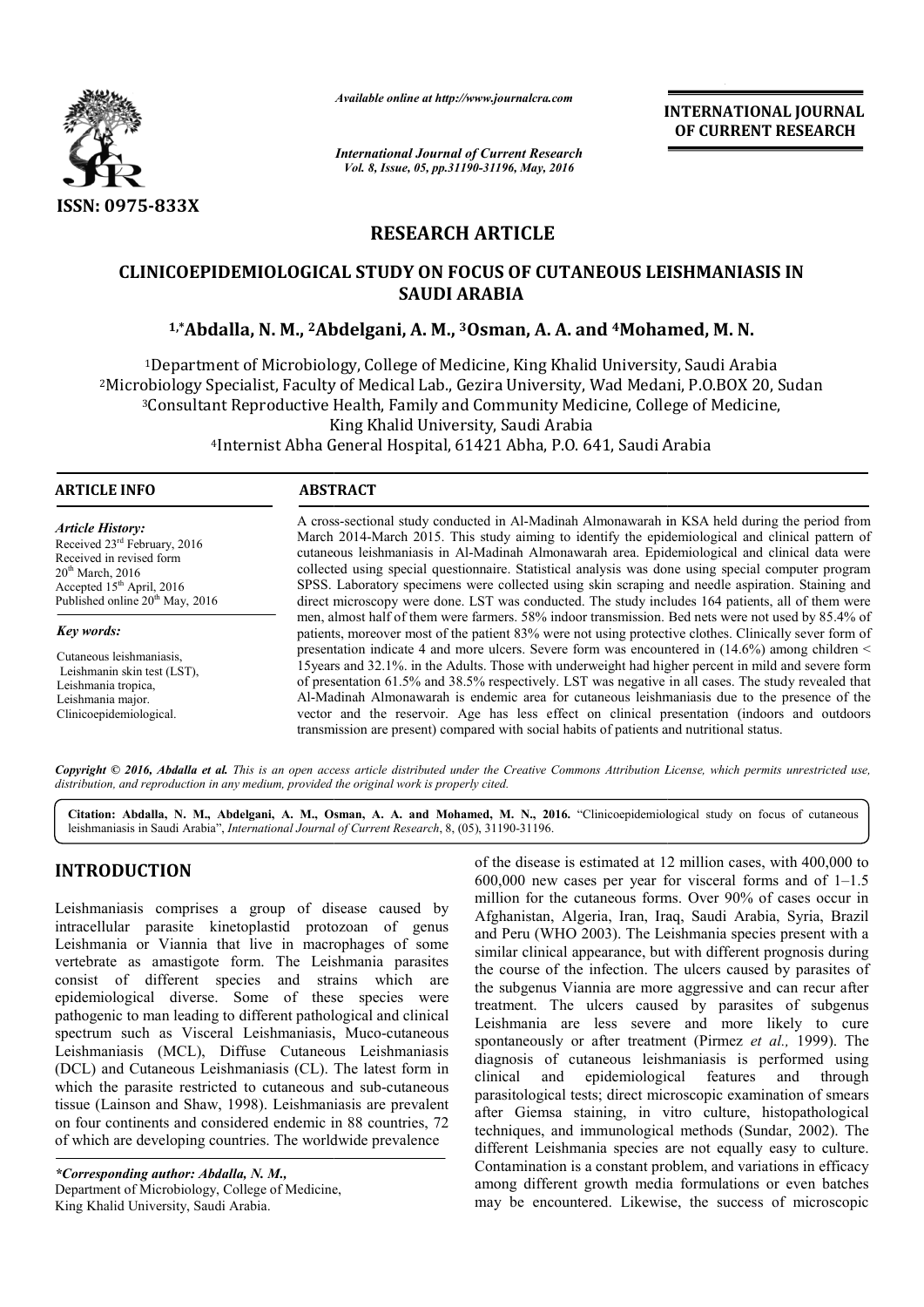identification of amastigotes in stained preparations depends on the number of parasites present and/or the experience of the technician examining the slide. Moreover the different clinical signs of Cutaneous Leishmaniasis depend on the type, duration of clinical lesion and geographical location. One of the most likely factors influencing the clinical manifestations, is genetic variability of parasites (El-Hassan, *et al.,* 2001). Simple Cutaneous Leishmaniasis (oriental sore), is a skin involvement of Leishmania parasite in which the amastigote multiplication is restricted to skin macrophages. The disease is caused by species *Leishmania tropica* complex in the Old World and *Leishmania mexicana* complex in the New World. The disease started as a red papule at the site of sandfly inoculation of promastigotes, this eventually ulcerates, become crusted and then heal leaving a depressed scar. incubation period range from two weeks to several months (Schemidt and Robert, 1989). Spontaneous healing of lesions usually occurs within two months to one year. Lesions of Cutaneous Leishmaniasis are nodular, nodulo-ulcerative or diffuse. Recidivian leishmaniasis is allergic form, in which new isolated or grouped lesions developed around the edge of the scar of the primary healing lesion, they harbor few parasites, which are often undetectable. Heavy lymphocytic infiltrate, giant cells and rare epithelial and histolytic elements characterize these lesions. Leishmaniasis recidiva and Diffuse Cutaneous Leishmaniasis ( DCL ) are non self-healing chronic forms of disease (El-safi *et al.,* 1989)

The pathogenic complexes to man includes: *L. major*: mainly causes Zoonotic Cutaneous Leishmaniasis (ZCL) and Mucocutaneous Leishmaniasis (MCL) of the Old World. *L. aethiopica*: mainly causes Zoonotic Cutaneous Leishmaniasis (ZCL) and Diffused Cutaneous Leishmaniasis (DCL) of the Eastern Africa. *L. mexicana*: mainly causes Cutaneous Leishmaniasis (CL) and Diffused Cutaneous Leishmaniasis (DCL) of the New World. *L. (V) braziliensis*: mainly causes Cutaneous Leishmaniasis (CL) and Mucocutaneous Leishmaniasis ( MCL ) of the New World. *L. tropica*: mainly causes Cutaneous Leishmaniasis (ACL) of the Old World. *L. Donovani*: mainly causes Visceral Leishmaniasis (VL), Mucocutaneous Cutaneous Leishmaniasis (MCL) and Post Kala-azar Dermal Leishmaniasis ( PKDL ) (WHO, 1990). The geographic distribution of cutaneous leishmaniasis is mainly determined by the sandfly vectors (*Phlebotomus sp*. and *Lutzomyia sp*.) (Magill, *et al.,* 1994) . However, *L. tropica* was not the only species identified to be the causative agent of CL. *L. donovani* was isolated from a cutaneous lesion in a tourist from southern France who visited Yemen for two weeks. (Rioux *et al.,* 1989). Similarly documented in Nuba Mountain study (Abdlla, 2010). The predominance of *L. tropica* as a causative agent of CL has been reported from Saudi Arabia (Al-Zahrani *et al.,* 1988). *Leishmania tropica* is commonly stated to be anthroponotic (WHO 1984), although zoonotic transmission has been reported from Greece (Garifallou *et al.,* 1984), Saudi Arabia (Al-Zahrani *et al*., 1989). Vectors in Al-Madinah Almonawarah; Sandflies (Diptera: Psychodidea: Phlebotominae) are of considerable public health importance in the tropics and subtropics. They are obligate vectors of Leishmaniasis. A recent study done by Aymen El-Badry *et al* the entomological survey was carried out in four provinces

representing the surrounding of Al-Madinah Almonawarah. Western Saudi Arabia from May 2007 to April 2008. Occurrence and spreading of sand flies have not been systematically monitored and documented in Al-Madinah Almonawarah, a total of 809 sand flies were collected 72.6% females and 27.3% males, they composed of four species of two genera Phlebotomus and Sergentomyia comprising 658 (81.3%) *P. Papatasi*, 27 (3.3%) *P. sergenti* 34 (4.2%) *S. cyldei* and 90 (11.1%) *S. antennata*. *P. papatasi* was most abundant species of the collected sand flies (El-Badry *et al.,* 2008). They are two types of Leishmaniasis with regard to reservoir hosts: Zoonotic Leishmaniasis in which, the reservoir hosts are wild and/or domestic animals. Anthroponotic Leishmaniasis in which, the reservoir host is man. Domestic and sylvatic mammals infected with leishmaniasis may or may not show obvious clinical signs of infection. Often, there are relatively few amastigotes in the skin or viscera with minimal or no host response. Some mammals such as dog, which are considered to be natural reservoir host of leishmaniasis, may be eventually be killed by the infection. Five species of rodents were caught, namely, *Meriories libycus*; *Psammomys obesus*; *Rattus rattus*; *Jaculus jaculus* and *Hystrix indica* with the former was the most dominant (90%). Examination of these rodents revealed detectable leishmanial parasite in only one species, Meriories lybicus. Of the 89 mice of this species examined 18 (20.2%) showed detectable amastigotes in Almadinah Almonawarah and Tabouk regions indicating that this species could be the reservoir host for infection. This study aiming to identify the epidemiological and clinical pattern of cutaneous leishmaniasis in Al-Madinah Almonawarah area.

# **MATERIALS AND METHODS**

# **The study area**

This study was conducted in Almadinah Almonawarah western region of Saudi Arabia, it is elevation above sea level 630 meter, the average annual temperature maximum 30ºC to minimum 20ºC with average humidity 33% and the average annual rainfall was 38.4 millimeter. most cases participated in this study were from the farm in Khulial street in the south of the city, The other two districts of Al-Madinah city, are Al-Yutamah around seventy five kilometer north to Al-Madinah and Shajow located one hundred kilometers south to Al-Madinah Almonawarah.

# **Study population**

The study group were all patients with suspected skin ulcer of cutaneous leishmaniasis attending Al-migat Hospital in Al-Madinah Almonawarah, Utamah and Shajow health centres. During the study period from March 2014 to March 2015.

# **Data collection**

Structured questionnaire was done included demographic, epidemiological & clinical data, (the following information; sex, age, nationality, their socio-demographic characteristics, availability of electricity, domestic animals kept, number and sites of lesions of active lesions). All cases of cutaneous leishmaniasis were clinically and microscopically confirmed.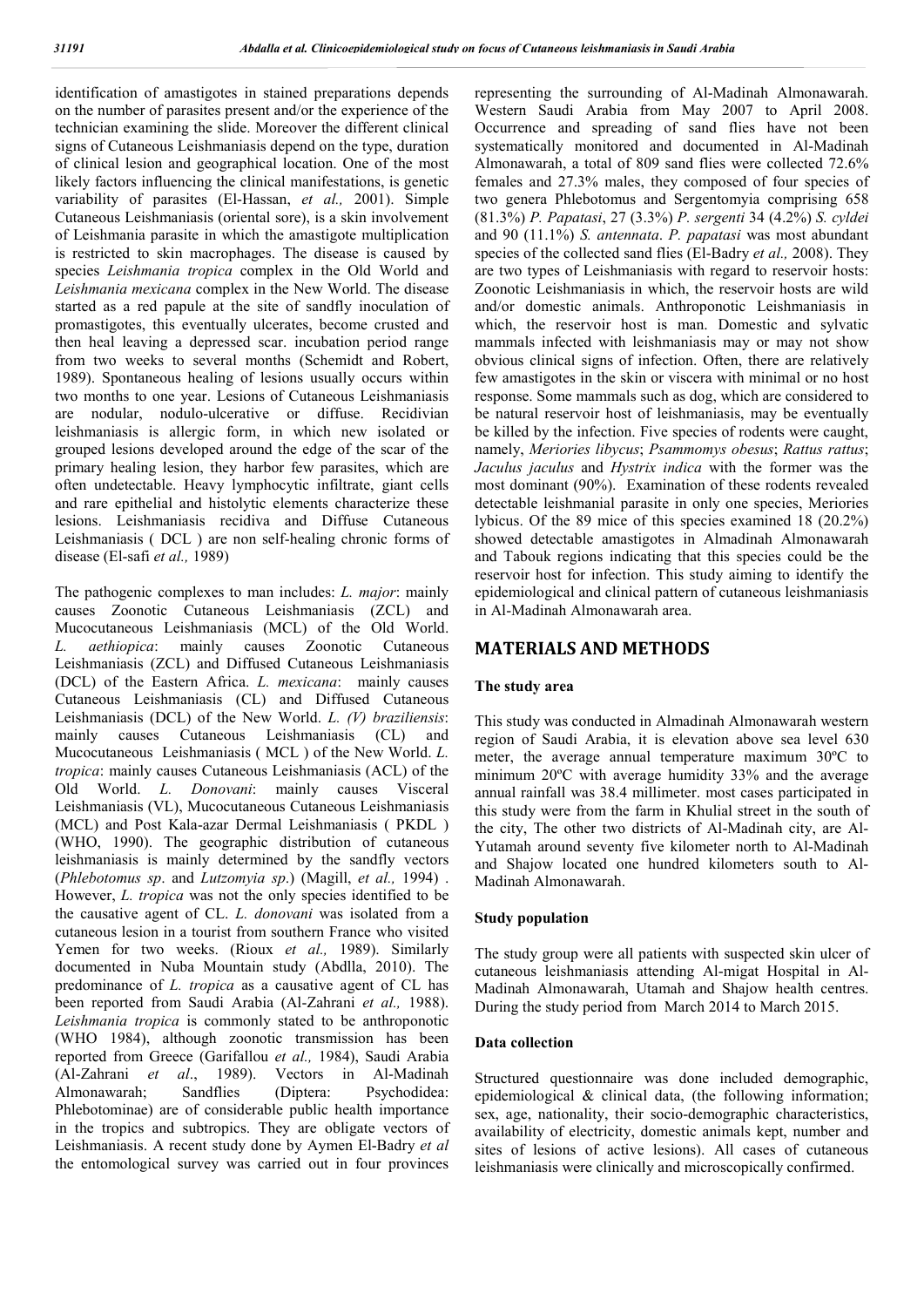# **Clinical diagnosis**

All patients were diagnosed clinically by dermatologist and general practitioners. The clinical manifestation of CL can be misdiagnosed and confused with dermal diseases, however the disease in endemic areas can be easily diagnosed by the ulcers in the naked areas and the feature of the ulcers is very characteristic with prominent edged, volcanic appearance, started with papules and takes long term mostly one to six months without pain.

#### **Laboratory Diagnosis of Cutaneous Leishmaniasis**

#### **Parasitological diagnosis**

#### **(i) Giemsa stain preparation**

This was prepared by adding methanol gradually to the Giemsa powder until it completely dissolved. Glycerin was then added and the mixture was stored for 24 hours. The above-prepared Giemsa stain was diluted with phosphate buffer pH 7.2, to final concentration of 10% immediately before use.

#### **(ii) Leishman stain**

Leishman stain is a 0.2% (W/V) solution of eosin in methanol

#### **(iii) Preparation of smears**

For all patients (n=164) samples from the edges of the lesion were collected using insulin syringe aspiration was taken and put in two clean microscopic slides with drop of normal saline, then the slides left to dry completely. For Giemsa stain the slides were fixed with 100% methanol, left to dry then covered with 10% Giemsa stain and left for 15 minutes then rinsed with distilled water by pouring water on the edge of the slide. The smear were allowed to dry and then examined carefully for Leishmania amastigote microscopically at X100 power using the immersion oil lens. No culture was made for any sample in this study. In some cases using the Leishman stain by covering the slides with stain for 30 mints then left to air dried, finally examined microscopically at X100 power using immersion oil lens. All these technique was performed in the laboratory of Al-miquat Hospital in Al-Madinah Almonawarah.

#### **Ethical considerations**

All patients with active lesions who took part in this research project had given informed consent. All the risks had been explained to them by the principal investigator before the beginning of the programme. Participants could choose to withdraw from the study at any time if they wished. This study was conducted after permission of the health authority of the vector born diseases in Al-Madinah region. The procedures followed in this study were in accordance with the ethical standards of the responsible committee on human experimentation (King Khalid University, Saudi Arabia) and in keeping with the Helsinki Declaration of 1964, as revised in 1975, 1983, 1989, 1996, and 2000. Human rights were fully fulfilled.

**Data analysis techniques:** The collected data were statistically analyzed using the SPSS version 19.

# **RESULTS**

#### **Epidemiological and demographic analysis**

All patients included in the study were male (n, 164) due to culture and religious reasons. The distribution of the patient in the study areas. Age distribution, range from, less than one year of age to more than 40years of age. The mean age was 29.2.+ 2.5. More than half of the patients were Saudi. Concerning patient occupation; farmers (48.8%) followed by builders (20.1%). the least group was poultry rising (4, 2.4%). Shown in Table 1. The domestic animals in the areas were goats (67, 40.9%) cats (27, 16.5%) dogs (9, 5.5%) dogs and goats  $(5, 3\%)$  poultry  $(4, 2.4\%)$  dogs, goats and cats  $(11, 1\%)$ 6.7%) cat and goat (4, 2.4%) and 37 houses without domestics animals. Moreover the burrows of the rodent is abundant in and around the houses which consider as potential reservoir in the area. The sleeping habits of the participants most of them they sleep indoor (94, 58%) and this mostly depend on the availability of the electricity. Other important factors include usage of the bed nets those who used it always (22, 13.4%), rear users were  $(2, 1.2\%)$  and non users were  $(140, 85.4\%).$ moreover most of the patients (136, 83%) they were not using protective cloths.

**Table 1. Demographic characteristic**

| No. of pt<br>Percent%<br>Age in years<br>$0 - 10$<br>7.3<br>12<br>11-20<br>7.3<br>12<br>$21 - 30$<br>76<br>46.3<br>$31-40$<br>46<br>28.0<br>41 and more<br>14<br>8.5<br>Percent%<br>Occupation<br>No. of patient<br>Farmer<br>48.8<br>80<br>Builder<br>20.1<br>33<br>12.<br>7.3<br>Student<br>9.1<br>15<br>Unemployed<br>Drivers<br>61<br>10<br>10<br>6.1<br>Poultry rising<br>Percent%<br>Nationality<br>No. of patient<br>Saudi<br>51.2<br>84<br>Non Saudi<br>80<br>48.8<br>Percent%<br>Sleeping habits<br>No. of patient |        |      |    |
|-----------------------------------------------------------------------------------------------------------------------------------------------------------------------------------------------------------------------------------------------------------------------------------------------------------------------------------------------------------------------------------------------------------------------------------------------------------------------------------------------------------------------------|--------|------|----|
|                                                                                                                                                                                                                                                                                                                                                                                                                                                                                                                             |        |      |    |
|                                                                                                                                                                                                                                                                                                                                                                                                                                                                                                                             |        |      |    |
|                                                                                                                                                                                                                                                                                                                                                                                                                                                                                                                             |        |      |    |
|                                                                                                                                                                                                                                                                                                                                                                                                                                                                                                                             |        |      |    |
|                                                                                                                                                                                                                                                                                                                                                                                                                                                                                                                             |        |      |    |
|                                                                                                                                                                                                                                                                                                                                                                                                                                                                                                                             |        |      |    |
|                                                                                                                                                                                                                                                                                                                                                                                                                                                                                                                             |        |      |    |
|                                                                                                                                                                                                                                                                                                                                                                                                                                                                                                                             |        |      |    |
|                                                                                                                                                                                                                                                                                                                                                                                                                                                                                                                             |        |      |    |
|                                                                                                                                                                                                                                                                                                                                                                                                                                                                                                                             |        |      |    |
|                                                                                                                                                                                                                                                                                                                                                                                                                                                                                                                             |        |      |    |
|                                                                                                                                                                                                                                                                                                                                                                                                                                                                                                                             |        |      |    |
|                                                                                                                                                                                                                                                                                                                                                                                                                                                                                                                             |        |      |    |
|                                                                                                                                                                                                                                                                                                                                                                                                                                                                                                                             |        |      |    |
|                                                                                                                                                                                                                                                                                                                                                                                                                                                                                                                             |        |      |    |
|                                                                                                                                                                                                                                                                                                                                                                                                                                                                                                                             |        |      |    |
|                                                                                                                                                                                                                                                                                                                                                                                                                                                                                                                             |        |      |    |
|                                                                                                                                                                                                                                                                                                                                                                                                                                                                                                                             | Indoor | 94.5 | 58 |
| 42<br>Outdoor<br>68                                                                                                                                                                                                                                                                                                                                                                                                                                                                                                         |        |      |    |

#### **Clinical presentation of the study group**

Concerning the sites of the lesion mostly occur in the upper extreme  $(67, 40,9\%)$  and the lower extreme  $(28, 17.1\%)$  and fewer having the lesion in their face five children under the age of 7 years and one Yemeni his age 35 years (6, 3.7%) and the lowest sites of lesion occurrence was on the neck (4, 2.4%). The rest of patients (59, 36%) have multiple lesion sites. Most of the patient having low number of lesion 1-3 (100, 78%) and 4 and more lesions in (64, 22%) of patients. The clinical confirmation and attending of the patient one of the health center or hospital are mostly (144, 86.6%) 1-3 months from the onset of the symptoms and the 4-6 months (19, 11%) but only 0.6% one patient attend the health center more than six month after the lesion appear.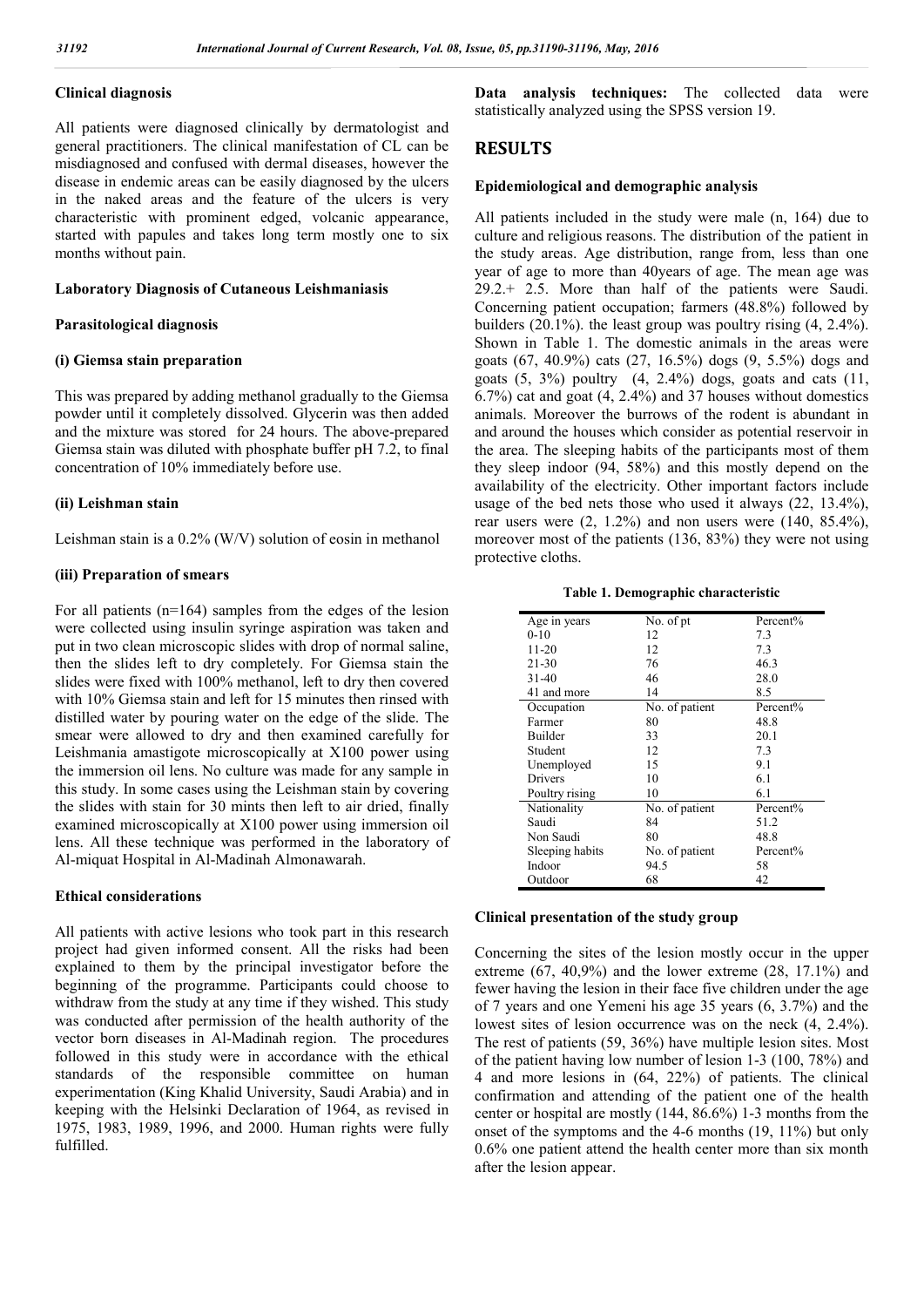**Table 2. Number of lesions According to age groups** 

|               |         | Age    |       |           |         |     | Total |  |
|---------------|---------|--------|-------|-----------|---------|-----|-------|--|
| No. of Lesion |         | $0-10$ | 11-20 | $21 - 30$ | $31-40$ | >40 |       |  |
|               | $1 - 3$ |        |       | 48        | 33      | 10  | 110   |  |
|               | $4-6$   |        |       | 26        | 12      |     | 46    |  |
|               | >6      | O      |       |           |         |     | O     |  |
| Total         |         |        | 12    | 76        | 46      | 14  | 164   |  |

**Table 3. The number of lesions with occupation**

|           |                    | Occupation |              |             |        |         |            | Total   |     |
|-----------|--------------------|------------|--------------|-------------|--------|---------|------------|---------|-----|
|           |                    | Farming    | Construction | Office work | Driver | Poultry | unemployed | Student |     |
| No Lesion | $\sqrt{ }$<br>ر- ا | -60        |              |             | 10     |         |            |         |     |
|           | 4-6                | ∠.         |              |             |        |         |            |         | 43  |
|           | >๓                 |            |              |             |        |         |            |         |     |
| Total     |                    | 84         |              | 10          | 10     |         |            |         | 164 |



**Fig. 1. Nutritional statues in comparisons with clinical presentation among 71/164 patients** 



**Fig. 2. Number of Lesions according to age (children & adults)**

Most of the patients received medicine (150, 91.5%) and mostly they having Pentostam (109, 66.5%) whereas the rest receiving Cauterization therapy (33, 20.1%). The 14 patients (8%) which did not attending any clinic because they are foreigners and have no license for staining and roaming, few of the patient they received both therapy Pentostam and Cauterization (8, 4.9%).

Laboratory results: Concerning the result of the laboratory; results of the microscope examination (n, 88) all were positive and those patients were from Al-Meqate Hospital, secondly clinical suspected (n, 76) all patient receiving treatment in one

of health center (Yutamah or Shajow villages) depending on clinical diagnosis as they have no facilities of laboratory investigation, The results of leishmanin skin test (LST) (montonegro test) were negative in all patient, in comparison between the Nutritional statues of patient with the severity of the disease (number of ulcers) among 71/164 patients ; Underweight group showed: those having 1-3 ulcers in(16), 4- 6 ulcers  $(8)$ ,  $>6$  ulcers  $(2)$ . Those with normal weight showed: 1-3 ulcers (20), 4-6 ulcers (14), >6 ulcers (1). Finally patients with overweight showed: 1-3 ulcers in  $(6)$ , 4-6 ulcers in  $(3)$ and  $\geq 6$  ulcers in (1). Fig. (1) In comparison between the age of patient (children below 15 years of age & adults 15 years and more ) with the severity of the disease (number of ulcers ) 164 patients; first group showed: 1-3 ulcers (110), second group 4- 6 ulcers(46), third group  $>6$  ulcers(8). Fig. (2). Number of lesions according to age groups was shown in Table (2). In comparison between the occupation of patient with the severity of the disease (number of ulcers) Among the farmers (highest occupation group 84); first group showed: 1-3 ulcers (60), second group 4-6 ulcers (21), third group  $\geq 6$  ulcers (3). Table (3)

# **DISCUSSION**

This is a descriptive, cross-sectional study conducted in Al-Madinah Almonawarah in KSA in order to study the clinical, epidemiological and nutritional pattern of cutaneous leishmaniasis. Leishmaniasis is parasitic disease presented in different clinical forms, visceral, cutaneous, mucocutaneous and PKDL (Post Kala-azar Dermal Leishmanisis). Cutaneous Leishmaniasis is common health problem in the World, it divided into ZCL and ACL. Cutaneous leishmaniasis is one of the public health in many countries and the incidence are increasing since 1993. Control of animal reservoir host in zoonotic form is one of the best measures against leishmaniasis. All patient included in this study were male due to culture and religious reasons. Total number of 164. The incidence rate of CL infection was 85.4% in patients over 15 years old. This finding is lower than that reported for Colombia (86%), but higher than in Iran (38%) and Turkey (45%) (WHO, 2007). It is postulated that the decrease in incidence with age was due to development of immunity by previous infections. This study indicates that the incidence rate of multiple lesions in CL patients is 58%. This result could be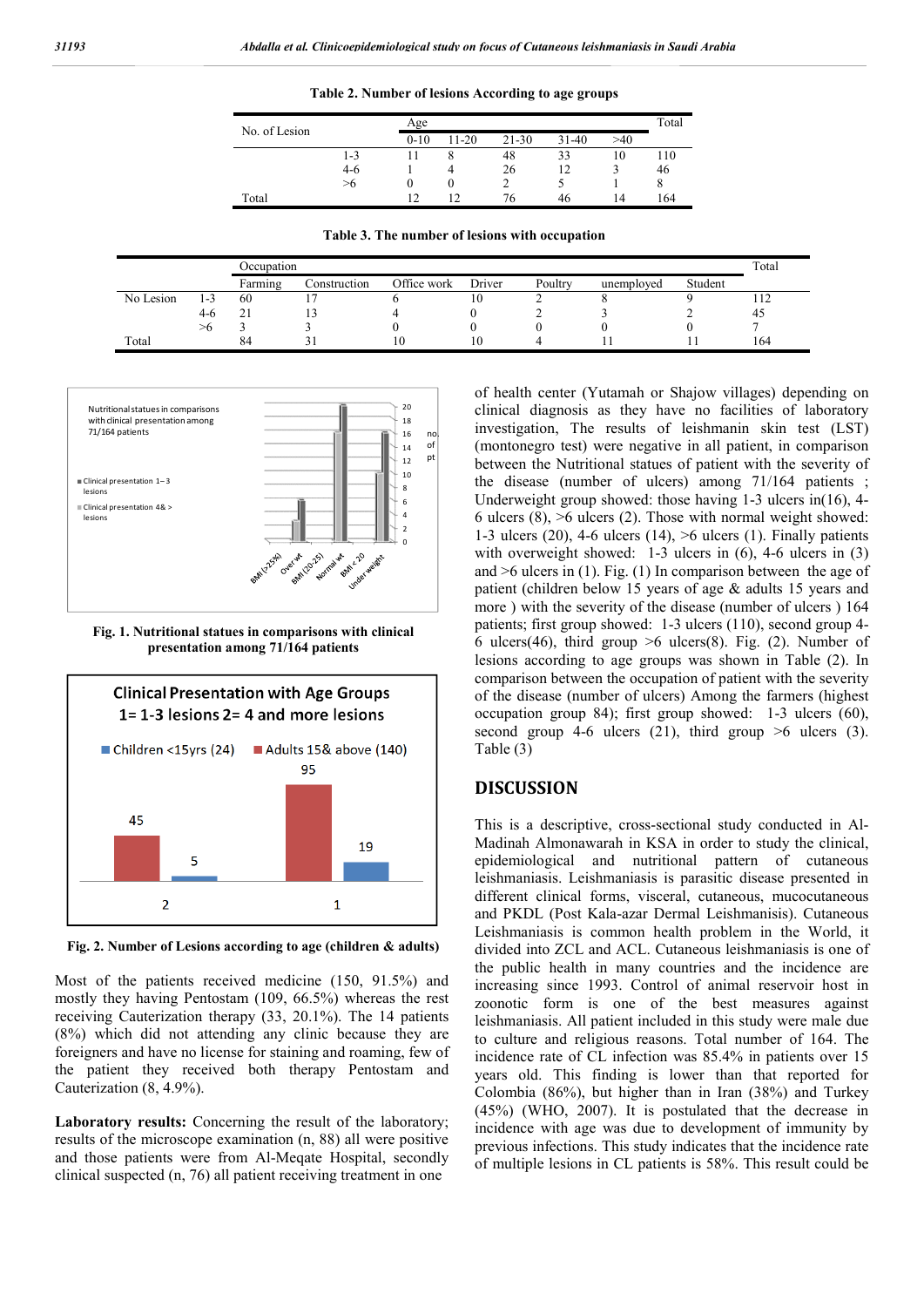due to long periods of exposure to Plebotomine sand flies and the high population density of sand flies in this area. Regarding the distribution of CL lesions in this study, we found that the higher proportion of the lesions were located on the upper limbs  $(57\%)$ , face  $(47\%)$  and lower limbs  $(15\%)$  and less frequently on the scalp (2%) and ears (1%). These observations are consistent with reports concerning Turkey, Colombia (Ramirez, 2000) and Iran (Yaghoobi, 2002). In comparison, the study by (Alsamarai, 2008) found that CL lesions occurred mainly on upper limbs and lower limbs, less frequently on the face, and much less frequently on the trunk. These observations contrast those of (Nezhad, 2012), who reported that the face was most affected. Ulcerated skin lesions account for the majority of clinical manifestations of cutaneous leishmaniasis. However, the relatively wide range of morphological variations of the skin lesions, which are particularly frequent in New World leishmaniasis, as well as the prevalence of other microbial infections in areas where leishmaniasis is endemic that may mimic the presentation of a Leishmania infection, often complicate the diagnosis of leishmaniasis (WHO 2008). Parasitic diagnosis of CL is therefore necessary before the relatively toxic chemotherapy should be used. However, direct microscopic examination of lesion scraping and fine needle aspirate continue to be the diagnostic method most widely applied because of the ease of performance, low cost, and speed of this technique Phlebotomous attack exposed areas of the body during dusk to dawn. The differences in distribution of lesions noted in the this study mentioned may be explained by the living conditions and habits of the people concerned mainly sleeping indoors and outdoors as well as social activities in evening and night plus the traditional dressing pattern. Half of the occupation in this study were farming (80, 48.8%). This will lead to outdoors transmission, study done in Nuba Mountain, the transmission was indoors and outdoors (Abdalla *et al* 2002).

A study on leishmania reservoir (Abdelgani *et al*., 2003) conducted in The Green Valley Village in Nuba Mountain west of Sudan, using direct microscopy and modified direct agglutination test (DAT-R), ELISA, K39 and PCR. Rabbits, rats, goats, donkeys and human were included in the study. There were no classical clinical sings of leishmaniasis encountered in human or animals. Although the performance of these tests were variable, the DAT-R test was more reliable. PCR results showed the predominance of sub-clinical from and transmission is going through variable reservoirs. In this study the domestic animals in the areas were goats, dogs, cats and poultry which were present in many houses and the surroundings. Moreover the burrows of the rodent is abundant in around the houses which consider as potential reservoir in the area. Most patients in this study were not using the bednets (140, 85.4%) neither using any protective clothes or methods, this lead to increase transmission of the disease. The importance of using bednets and protective cloth have been demonstrated by many studies (Elnaiem, 1998) in Gadareff state eastern Sudan and (Widaa, 2012) White Nile state in Sudan. Typically, a diagnosis of cutaneous leishmaniasis is based on the clinical presentation of patients in geographical regions where the infection normally occurs and on epidemiological criteria, since certain disease manifestations have been associated with particular species or complexes. However, carcinomas or lesions caused by leprosy, syphilis, tuberculosis or Paracoccidioides brasiliensis, all of which are relatively common in Brazil, should be considered in differential diagnosis (Ramos-E-Silva and Jacques, 2002) and atypical infections have occurred such as visceral disease caused by *L. (V.) braziliensis*. Thus, the identification of Leishmania species in clinical samples is necessary to confirm a suspected case of leishmaniasis. Consequently, molecular techniques have several advantages compared to traditional ones, such as the ability to detect parasites present in very low numbers and the ability to be performed with a broad range of clinical specimens (Lima *et al.,* 2013). In this study factors leading to clinical variation from mild (single ulcer) aggressive (multiple ulcers), age and occupation has less effect on clinical presentation (indoors and outdoors transmission were present) compared with social habits of patients and nutritional status. The parasite genotype might affect the clinical presentation of leishmaniaisis (Abdalla *et al.,* 2011). The results of LST for all active case in study were negative because the leishmanin indicator of cell-mediated immunity resulting in a delayed-type hypersensitivity reaction. It is believed that the development of positive LST after successful treatment correlates with longlasting protection against leishmanial infection. This result agree with study done by (Salib *et al*., 1997). in India; "Evaluation of LST in Indian VL". In different studies; patients had positive Montenegro intradermal tests, having indurations between 5 and 30 mm diameter. Other studies have also shown high sensitivity and its importance for detecting old lesions, where it is difficult to view the parasite. However, it cannot distinguish active, inactive, or past infection. The greatest problem was the low specificity (65%). False positive results were seen in 20 patients (35%) with reactions up to 11 mm in diameter. Similar results have been reported before. All patients (164) received treatment from the health centers (Yutamah and Shajow) or Hospital (Al-Mequat) in form of Pentostam injections or cauterization therapy. Follow up of all patients reviled that all patients were cured expect one. The duration of follow up varied 3-12 months. During the follow up period LST was repeated but remained negative.

#### **Conclusion**

In conclusion, this study indicates that CL is endemic in Al-- Madinah Almonawarah region. CL is a major health problem occur in variable clinical forms, since secondary bacterial infection was reported in 42% of cases and this infection may influence the natural course of the disease causing further skin damage. Giemsa stain was the most sensitive parasitic diagnostic test. Case detection and treatment as well as control of the vector and reservoir will yield to eliminate this disease

#### **Acknowledgments**

We would like to thanks the vector control unit at Al--Madinah Almonawarah Health Affair for their sincere collaboration. Our gratitude to the doctors and health personnel of the health centers (Yutamah and Shajow) and Al-Mequat Hospital.

#### **Conflict of Interest Statement**

There is no conflict of interest for this article.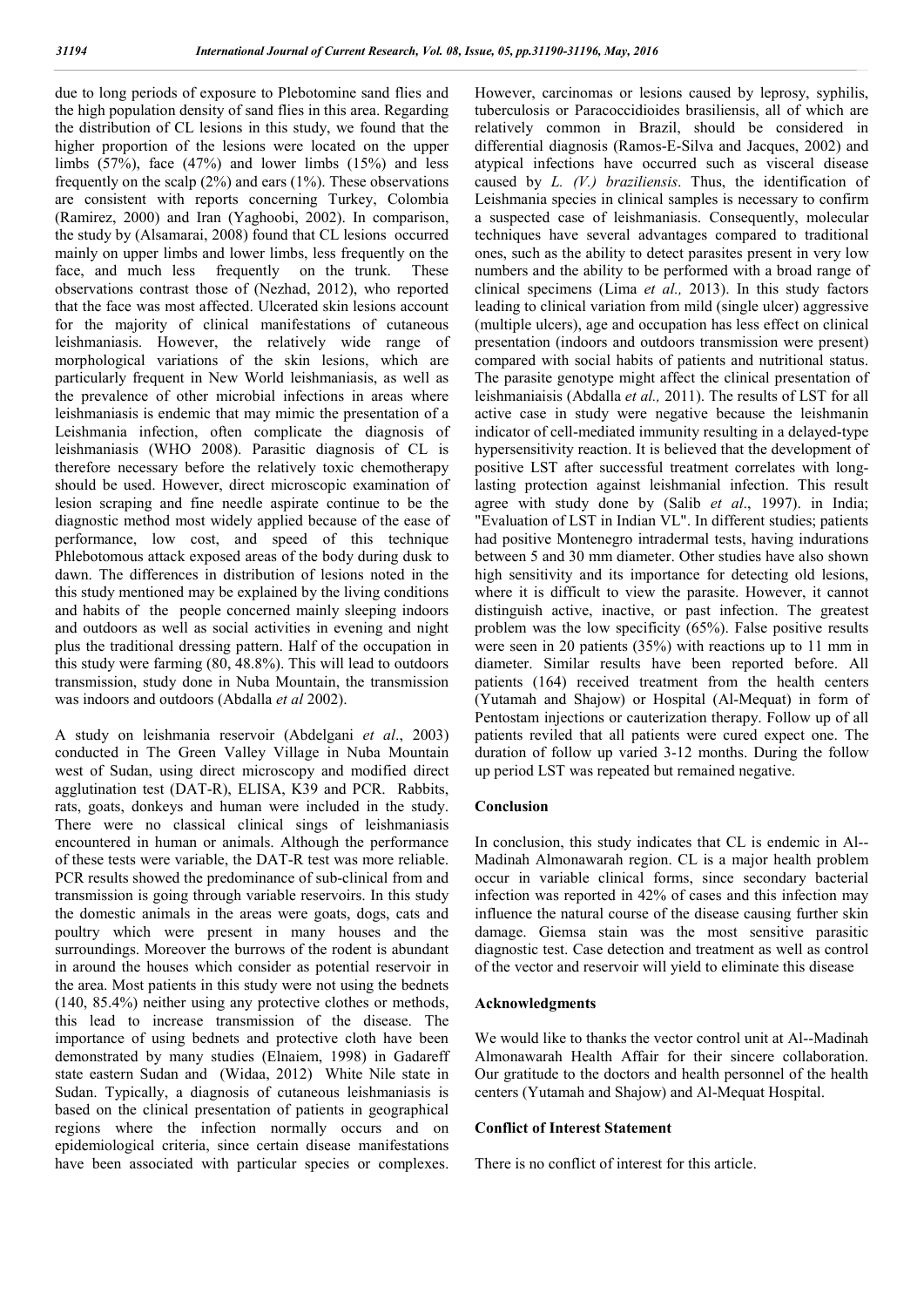### **Financial Support**

Our Research Project was partially sponsored by {The First University Scientific grant, Scientific Research College, King Khalid University, Abha. KSA. Grant ID number KKU-MED-11-01}.

# **REFERENCES**

- Abdalla, N.M, Ibrahim, M.E, El-Hassan, A.M, Osman, O.F, Daifalla, N.S, Barker, D.C, Lambson, B, Miles, M, Mauricio, I, Magzoub, M.M, 2002 Molecular Epidemiology and Clinical Study on Leishmaniasis In Nuba Mountain – Sudan. *Acta. Parasitologica Turcica*,; 26 (1): 23-30. ISSN 1300-6320 .
- Abdalla, N.M, Evaluation of Gene Targeted PCR and Molecular Hybridization Used in Diagnosis of Human Leishmania Isolates. 2010*. J. of Biotechnology* 9 (2): 212- 217.
- Abdalla NM. Comparative study of immune-diagnostic tools with Polymerase Chain Reaction in sub-clinical leishmaniasis isolates. *J of Medicine*, 2011; 12: 34-39.
- Abdulghani, M.A., N.M. Abdalla, A.A. Eldosh, Z.A. Helmay and M.M. Magzoub,2003. Assessment of variable diagnostic tests in detection of rabbits leishmania reservoirs in sub-clinical leishmania focus in Sudan. Acta Parasitol. *Turcica*, 27: 111-116.
- Alsamarai, A.G,. Faulde, M, Schrader, J, Heyl, G, Amirih, M. 2008 Prevalence of Skin Diseases in Samara, Iraq. MEJIM. In press.13. Differences in transmission seasons as an epidemiological tool for characterization of anthroponotic and zoonotic cutaneous leishmaniasis in northern Afghanistan*. Acta Tropica* 105:131-138.
- Al-Zahrani, M.A, Peters, W, Evans, D.A, Chin, C, Smith, V, Lane, R.P, 1988; Phlebotomus sergenti, a vector of Leishmania tropica in Saudi Arabia. *Trans R Soc Trop Med Hyg*. 82:416.
- Al-Zahrani, M.A, Peters, W, Evans, D.A, Smith, V, Ching, C.I, 1989. Leishmania infecting man and wild animals in Saudi Arabia. 6. Cutaneous leishmania of man in the southwest. *Trans R Soc Trop Med Hyg*. 83:62l-628.
- El-Hassan, A.M, Zijlstra, E.E, 2001 . Leishmaniasis in Sudan. Cutaneous Leishmaniasis. *Trans R Soc Trop Med Hyg*. 95 Suppl 1:S1-17.
- El-Safi S.H. Studies on the Leishmaniasis in the Sudan. 1989. Ph.D. Thesis, University of London, England.
- El-Badry, A.A, Al-Juhani, A.M, Ibrahim, E.K, *et al*. 2008. Distribution of sand flies in El-Nekheil province, Al-Medina Al-Munawwarah region, western Saudi Arabia. *Parasitol. Res*. 103:151-165.
- Elnaiem, D.A, Conners, S, Thmoson, M, Hassan, M.M, Hassan, K.H, Aboud, M.A, Ashford, R.W, 1998. Environmental determinants of the distribution of Phlebotomus orientalis in Sudan. *Ann Trop Med Parasitol* 92: 877-887.
- Garifallou, A, Schnur, L.F, Stratigos, J.D, Hadziandoniou, M, Savigos, M, *et al*. 1984. Leishmaniasis in Greece II. Isolation and identification of the parasite causing cutaneous leishmaniasis in man. *Ann Trop Med Parasitol* 78: 369–375.
- Hojat, A.N, Mehdi, B, Mojtaba, N, Mohamad, M, 2012. Cutaneous Leishmaniasis in school children in a border area at southwest of Iran. *Sci Parasitol* 13(4):153-158.
- Lainson, R., Shaw, J.J, 1987. Evaluation, classification and geographical distribution of Leishmania. The Leishmaniasis in biology and medicine; 1, London: Academic press. 120
- Manoel, S.C, Junior, D.C, Rodrigues Z. Maria E.C, Dorval, E.R, Jardim C.P, Elisa T.O, Rodrigo, C, Renato, A, and Maria, F.C,. 2013. Sensitivity of PCR and real-time PCR for the diagnosis of human visceral leishmaniasis using peripheral blood. *Asian Pac J Trop Dis*. 3(1): 10–15. doi: 10.1016/S2222-1808(13)60003-1
- Magill, A.J, Grogl M.J, Gasser, R.A, 1994. Visceral infection due to Leishmania tropica in a veteran of Operation Desert Storm who presented 2 years after leaving Saudi Arabia. *Clin. Infect. Dis.* 19: 805–806.
- WHO Expert committee. 1984. epidemiological aspects. In: Control of the leishmaniasis. World Health Organization, *Technical Report Series* 701:2-4.
- WHO, 2003. Communicable Disease Working Group on Emergencies, HQ Division of Communicable Disease Control, EMRO, WHO OFFICE, Baghdad. WHO Office, Baghdad. Communicable Disease Toolkit, IRAQ CRISIS.WHO 2003:39-44. www.who.int/diseasecontrol\_ emergencies/toolkits/Iraq\_profile\_ok.pdf.
- WHO, 2007 WHO—(World Health Organization), 2007. Available from: <http://www.who.int/tdr/diseases/leish/ diseaseinfo.htm>. Accessed April 2007.
- WHO, 2008. The global burden of disease: 2004 update. Geneva: World Health Organization.
- Yaghoobi-Ershadi, M.R, Hanafi-Bojd, A.A, Javadian, E, Jafari, R, Zahraei-Ramazani, A.R, Mohebali, M. A new focus of cutaneous leishmaniasis caused by Leishmania tropica. *Saudi Med J*. 2002; 23(3): 291-4.
- Pirmez, C, Pirmez, V, Silva, T. M, Paes-Oliveira, N. A, Cruz, S.C, Goncalves-da-Costa, M, Catanho, W. D, and Fernandes, O. 1999 Use of PCR in diagnosis of human American tegumentary leishmaniasis in Rio de Janeiro, Brazil*, Journal of Clinical Microbiology* 37, pp. 1819– 1823.
- Ramirez, J.R, Agudelo, S, Muskus, C, *et al*. 2000 Diagnosis of cutaneous leishmaniasis in Colombia: the sampling site within lesions influences the sensitivity of parasitologic diagnosis. *J Clin Microbiol* 38:3768-3773.
- Report of WHO Expert Committee in Control of Leishmaniasis. 1990; WHO Technical Report Series. 793: 11-58.
- Rioux, J.-A., Lanotte, G., Serres, E., Pratlang, F., Bastien, P., and Perrieres, J. 1990. Taxonomy of Leishmania, use of isoenzymes, Suggestions for a new classificaiton. Annal de parastitologic Humaine et Comparee, 63 , 111-125.
- Ramos, E. Silva and Jacques, M. Ramos-E-Silva and C. De Moura Castro Jacques, 2002, Leishmaniasis and other dermatozoonoses in Brazil, Clinics in Dermatology 20 pp. 122–134.
- Sally, O W, Khalid, A.A. Amel, A. E, Mayada, M. A, Mihad, A.I, Mohammed, A. B, Ahmed, H. A, Zakkiah, A.Y, Mo'awia, M. H, 2012. Sandflies (Diptera: Psychodidae) in a focus of visceral leishmaniasis in White Nile, Sudan.